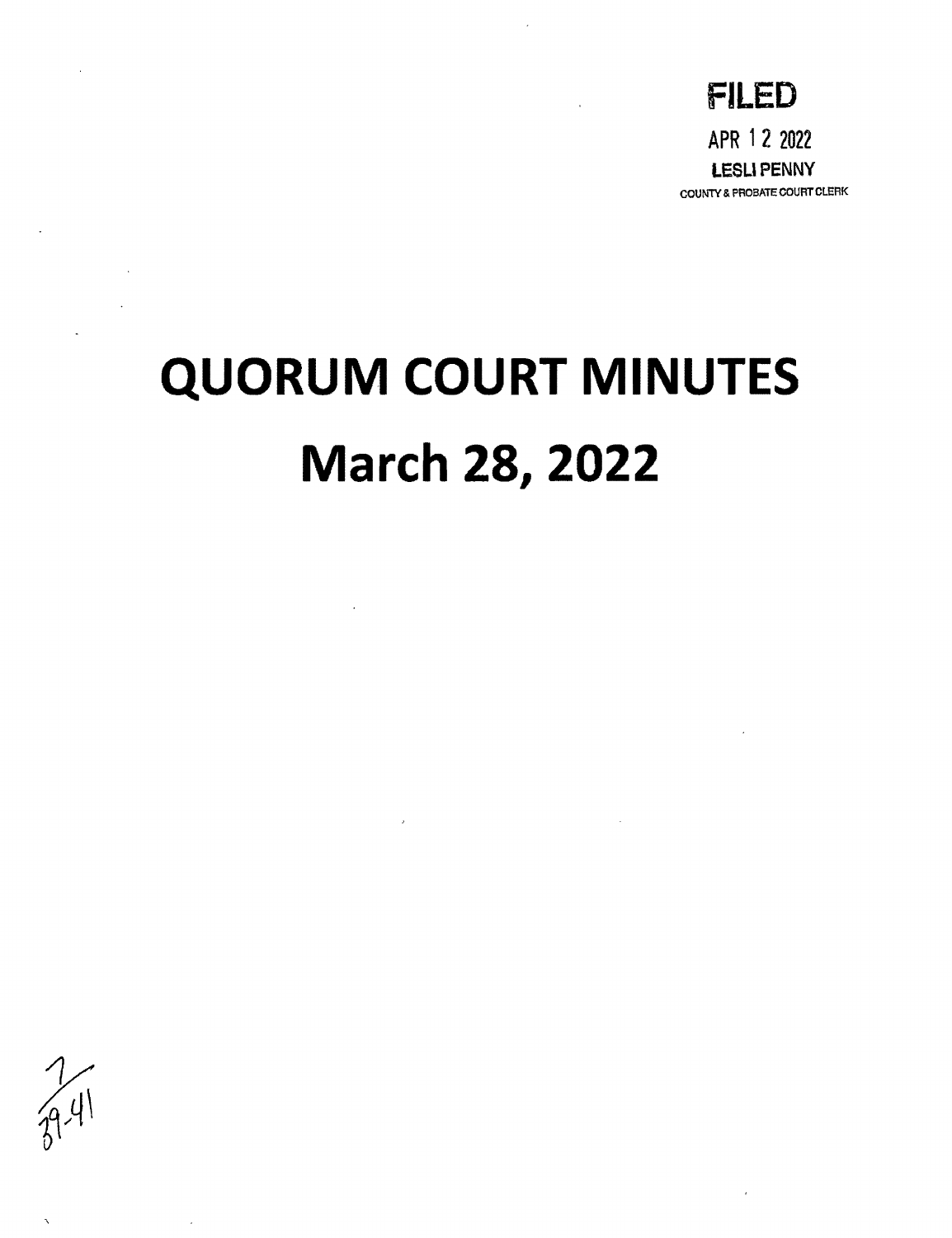## March 28, 2022, Quorum Court Minutes LESLI PENNY

**FILED**  APR 1 2 2022 COUNTY & PROBATE COURTCLERK

11 Justices of the Peace were present. Absent were Justice Longmire and Justice Price. Lesli Penny and Terry McNatt were also present.

Judge Day called the meeting to order at 5:30 PM.

Invocation by Anthony Timms, South ridge General Baptist.

Assembly and Pledge of Allegiance.

First order of business was the approval of Quorum Court minutes from March 14, 2022. A motion to accept was made by Justice Weinstock and seconded by Justice Pasmore. Judge Day took a vote and it passed unanimously.

Committee minutes for March 14,2022, were read. Justice Cline read Road minutes. Justice Rogers read Public Service minutes. Finance Committee minutes were read by Justice Pearcy.

There was no old business.

New business. A Resolution was read to reappoint Jeff Steiling to the MAPC board (Addendum A). A motion was made to accept by Justice Couch and seconded by Justice Rogers. A vote was taken and passed unanimously.

A Resolution was read (Addendum B) to appoint Tommy Holmes to the Southridge Fire Board. A motion was made to accept by Justice Weinstock and seconded by Justice Williams. A vote was taken and passed unanimously.

A Resolution was read (Addendum C) to appoint Tom Lindsey to the Philadelphia Fire Board. A motion was made to accept by Justice Noel and seconded by Justice Williams. Justice Lewis pointed out that Mr. Lindsey's last name was misspelled in the resolution. A vote was taken and passed unanimously.

An Ordinance was read (Addendum D) to approve the 2021 Clean-up Ordinance to reconcile and finalize the 2021 budget. Justice Weinstock asked if this would be the last one for 2021? Judge Day responded yes that it would be the last one. A motion was made to accept by Justice Cline and seconded by Justice Cook. A vote was taken and passed unanimously.

No announcements.

No public comment.

A motion was made to adjourn by Justice Williams and seconded by Justice Noel. Motion passed.

Meeting ended at 5:44 P.M.